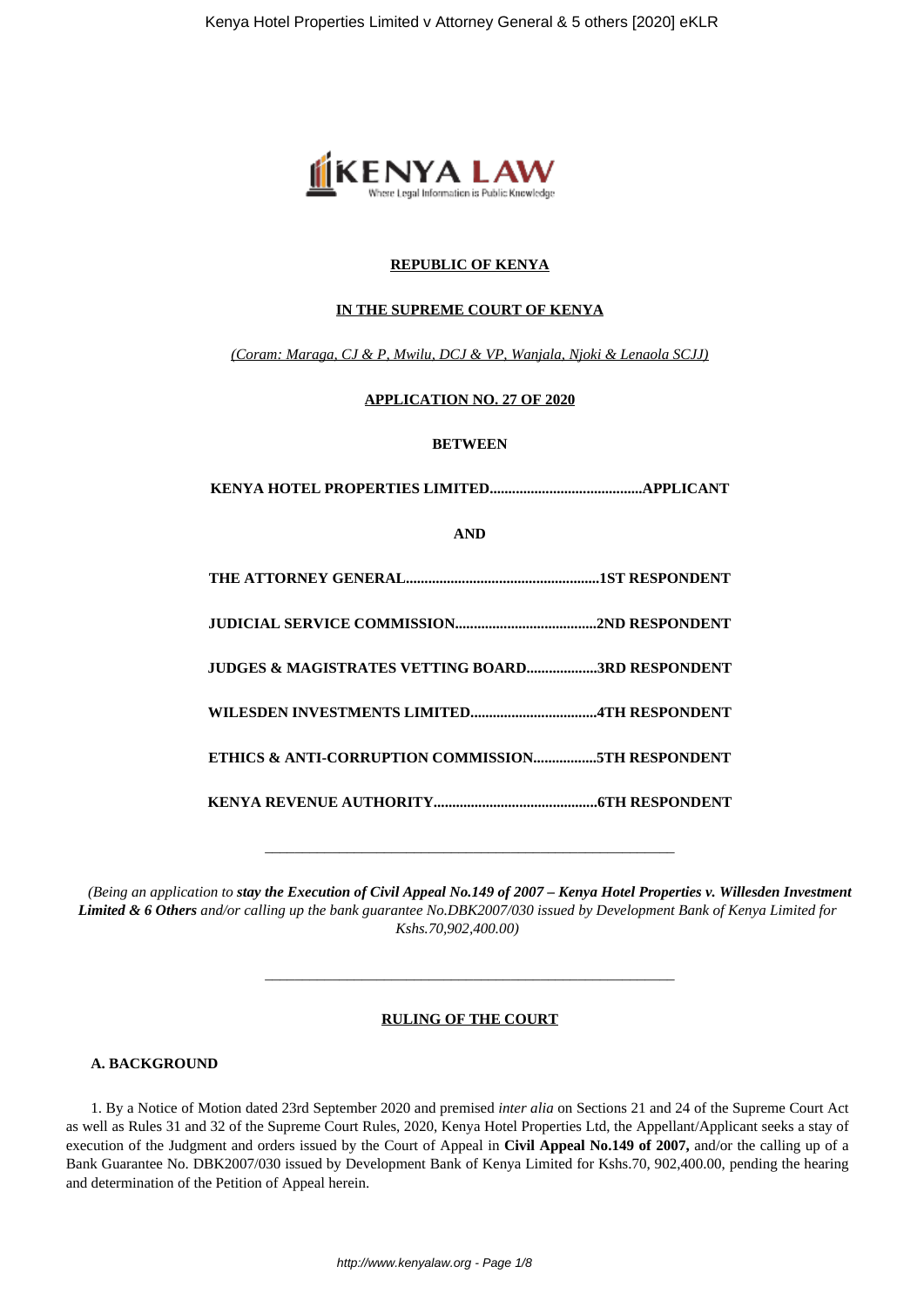2. From the record, the dispute between the Applicant and Willesden Investments Limited has been before the Superior Courts below for years and that is what led the Court of Appeal in **Civil Appeal No.404 of 2018** to state that the

*"… appeal and the totality of its antecedents is most disturbing, not least because the legal battle between its main protagonists has been within the corridors of justice in various forms and shapes through a multiplicity of suits and has engaged judicial minds and time for over two decades."*

3. The original dispute that led to the filing of **HCCC No.367 of 2000** at the High Court, Milimani related to Willesden's claim against the Applicant for damages for trespass to land and mesne profits arising from the Applicant's alleged use of L.R. No. 209/12748 IR No. 66986 as a parking lot. The High Court in a Judgment delivered on 14th December 2006 awarded Willesden Kshs.54,102,400 as mesne profits, Kshs.10,000,000 as general damages for trespass and Kshs.6,000,000 for loss of business opportunity plus interest and costs.

4. In **Civil Appeal No.149 of 2007,** the Court of Appeal, in a Judgment delivered on 2nd April 2009, reduced the Judgment sum to Kshs.22,729,800 plus interest at Court rates from January 1994 to the date of full payment. An application for review of that Judgment was partially allowed with interest being applied from 15th September 1995 and not January 1994. The matter ought to have ended there because the Court of Appeal was then the apex Court in Kenya but it did not because upon the promulgation of the Constitution in 2010 and the removal from office of *Hon. Emmanuel O'kubasu, JA.* by the Judges and Magistrates Vetting Board on account of certain improprieties related to his handling of **Civil Appeal No.149 of 2007,** other proceedings were commenced at the High Court.

5. Riding on the fact of the said Judge's removal therefore, **H.C. Constitutional Petition No.13 of 2011** was filed by the present Applicant seeking a number of declarations, one of which was that *"it would be against public policy and the Constitution for the 2nd Respondent [Willesden] to derive any benefit from the decree in Milimani HCCC No.367 of 2000."* That Petition was dismissed on 28th September 2018 by *Mwita J.* and **Civil Appeal No.404 of 2018** was similarly dismissed by the Court of Appeal on 7th August 2020 hence the filing of an appeal before this Court and the present Motion for orders of stay of execution.

## **B. THE APPLICATION**

#### *i) The Applicant's case*

6. It is the Applicant's submission that its appeal is unique being the first of its kind to seek the setting aside of a Judgment of the Court of Appeal following removal of a Judge from office. That such a plea is in line with this Court's direction in *Rai v. Rai* [2013] eKLR that the High Court has jurisdiction to set aside any Judgment whose rendering may have led to the removal of a Judge by the Vetting Board. The appeal is therefore arguable, according to the Applicant.

7. Further, the Applicant submitted that it has previously enjoyed orders of stay of execution issued by the Court of Appeal and denying Willesden access to the bank guarantee aforesaid. No prejudice would therefore be caused to the latter if the orders sought are granted.

8. Lastly, that it has satisfied the test for grant of stay orders as espoused in **Civil Application No.21 of 2019**, *Ethics and Anti-Corruption Commission v. Tom Ojienda, SC, t/a Prof. Tom Ojienda & Associates & 2 others; Law Society of Kenya (Amicus curiae)*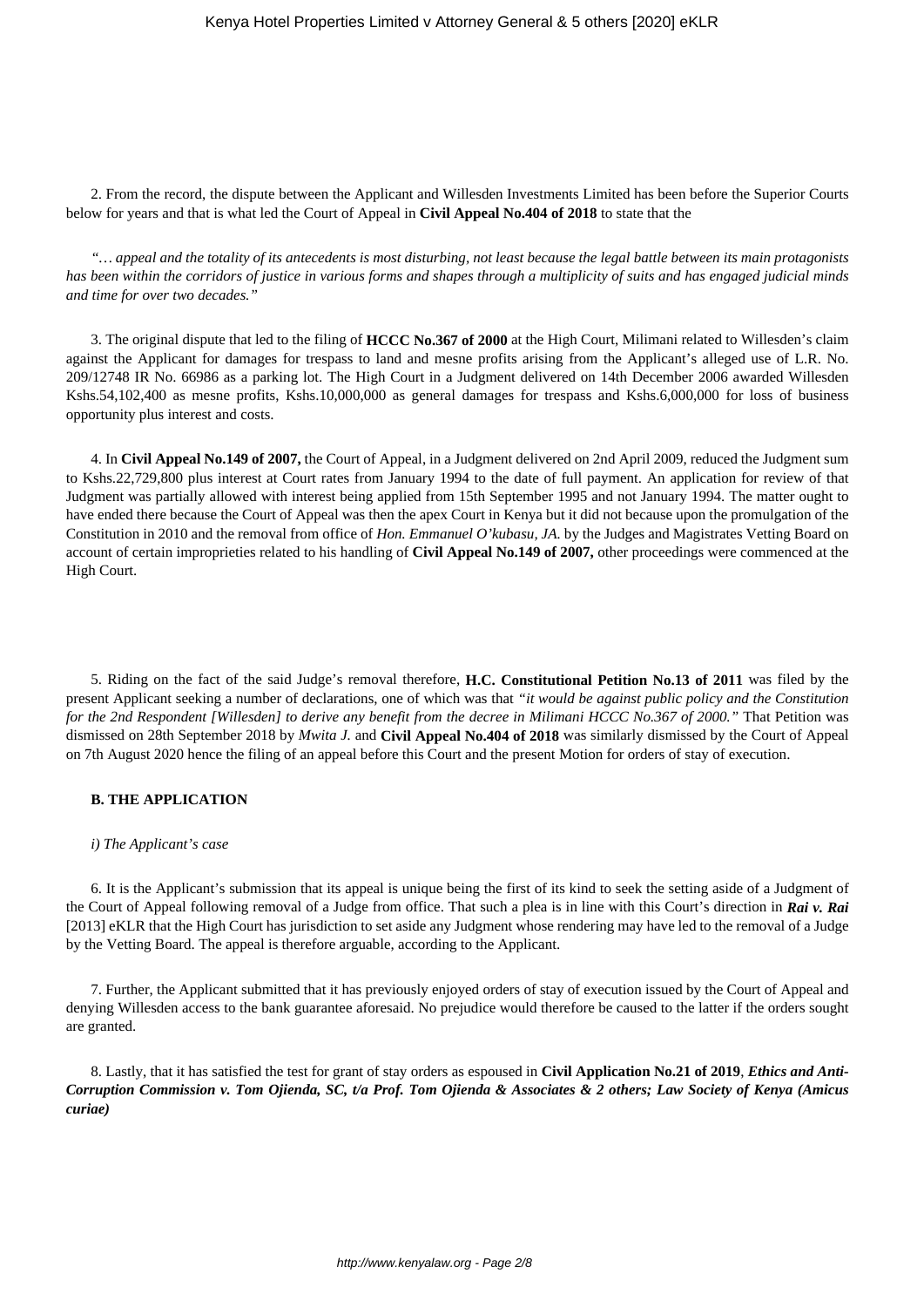#### *ii. The 4th Respondent's case*

9. On its part, the 4th Respondent, in opposing the application, has argued that the Applicant has consistently filed stay or injunction applications to frustrate Willesden's attempt at enjoying the fruits of its Judgment. The present one is therefore in the same mold, according to it.

10. Secondly, it has submitted that Petition No.16 of 2020 on which the present Motion is anchored, is improperly before this Court as no leave was sought before it was filed contrary to Section 15 of the Supreme Court Act. And that, in any event, the Appeal does not seek the interpretation or application of the Constitution as is required by Article 163(4) (a) of the Constitution.

11. Thirdly, that the Appeal is premised on a wrong interpretation of the Constitution as the hierarchy of Courts demands that the High Court cannot overturn decisions of the Court of Appeal.

12. Fourthly, it has urged the point that Willesden has a pending application before the Court of Appeal seeking release of the bank guarantee aforesaid and so that is the correct forum to ventilate on the said issue. The present Motion should in the circumstances be dismissed.

13. We note that no other party save the 4th Respondent participated in the present application.

## **C. ANALYSIS AND DETERMINATION**

14. We have perused the Petition of Appeal in **Petition No.16 of 2020** dated 14th August 2020 and taken note of the question of jurisdiction raised by the 4th Respondent. In that regard, we have indicated above that the appeal arises from a Constitutional Petition filed in the High Court leading to the Judgment delivered on 28th September 2018 by *Mwita J.* In that Judgment, the learned Judge found, in a reasoned decision, that, by asking the High Court to overturn the decision in **Civil Appeal No.149 of 2007** through a Petition alleging violation of constitutional rights, the Petitioner was in effect asking him to overturn the decision of a Court superior to the High Court which in itself would be an action in violation of the Constitution. He therefore declined the jurisdiction to do so and dismissed the Petition.

15. The Court of Appeal on its part, and in agreeing with *Mwita J.,* stated that it was strange that the present Applicant had asked the High Court *"to annul, strike out, reverse or rescind a Judgment of this Court, its elder sibling".* Further, that *Mwita J.* was right in not delving into the merits of the Petition before him having found that he had no jurisdiction to determine it. And in any event, that the Applicant, having reached the end of its litigational journey, was attempting, using unknown processes, to have a second bite at the cherry.

16. Specifically, on the alleged bias by *Okubasu, JA.,* the learned Judges poured cold water on the Applicant's approach, stating that, of the three Judges who rendered the Judgment in **Civil Appeal No.149 of 2007,** only he was removed by the Vetting Board and in fact, no finding of bias was made by that Board as against him or the other Judges. And even if such a finding had been made, *"it is a debatable point whether such a finding, not being a judicial pronouncement … by a body inferior to this Court, would have been binding on us in a judicial adjudicatory sense*"

17. In concluding, the Court of Appeal stated thus:

*"We think, with respect, that it would be to set a pernicious precedent that would entirely unsettle the jurisprudence of this Court and undermine the Judgments of numerous of our Courts and unleash untold juridical chaos were we to hold, as the applicant/appellant seeks to persuade us, that Judgments by Judges, and by extension Magistrates, who were removed by the vetting process are ipso facto null and void and should be set aside. We say no more".*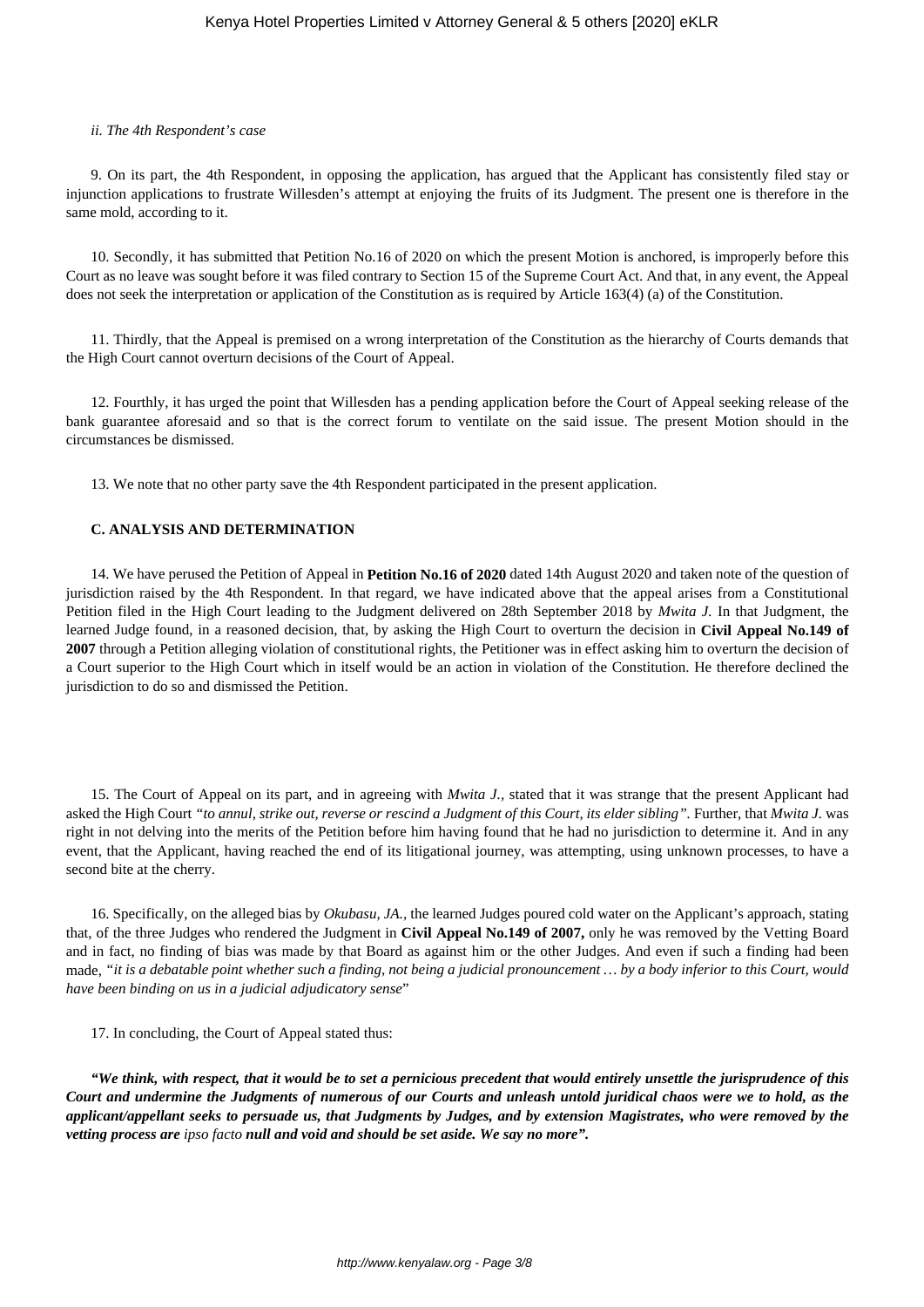## Kenya Hotel Properties Limited v Attorney General & 5 others [2020] eKLR

18. We have set out in detail the findings of the two Superior Courts below to show that, indeed both Courts considered the issue of the jurisdiction of the High Court to determine the allegations of violation of constitutional rights in the circumstances of the dispute between the parties and both Courts agreed that the same did not meet constitutional muster for lack of jurisdiction. Is that a matter that would place the Petition of Appeal within the expectations of Article 163(4) (a) and is there jurisdiction on the part of this Court to interpret and apply any part of the Constitution in that regard" We need only state that, looking at Article 163(4) (a), and previous judicial pronouncements of this Court on jurisdiction, we are certain that we have the requisite jurisdiction to determine the Petition of Appeal – see *Lawrence Nduttu & 6000 others v. Kenya Breweries Ltd & Another* Sup. Ct Petition No. 3 of 2012; [2012] eKLR. We say so because the questions raised by the Applicant required the High Court to determine whether there were violations of constitutional rights and specifically that of fair hearing. While the High Court declined jurisdiction to do so and the Court of Appeal agreed with it, that fact alone vests this Court with jurisdiction to determine whether or not the decisions of both Courts were made outside their constitutional mandates.

The merits of the Applicant's case is a matter we shall determine in due course including the arguability or otherwise of its appeal at this stage but we find, without hesitation, that we have the requisite jurisdiction to determine the appeal.

19. What of the Motion for Orders of Stay" The law on stay orders by this Court was settled in *Gatirau Peter Munya v. Dickson Mwenda & 2 Others* SC Appl. No. 5 of 2014 [2017] eKLR. In that case, we stated that an Applicant seeking such orders must meet the following expectations:

i. Whether the appeal is arguable and is also not frivolous.

ii. Would the appeal be rendered nugatory should the stay order not be granted" and;

iii. Is it in the public interest that the order should be granted"

20. We have set out the history of the dispute in this matter in great detail and have shown that **Civil Appeal No.149 of 2007** was conclusively determined on 2nd April 2009. That Judgment has never been overturned save for the slight order of review on the dates when interest on the principal sum would commence. This was on 20th November 2009. We are therefore not sitting on appeal over that decision *per se* but on related proceedings under the Constitution where the decision of the Vetting Board is the basis for the main plea for a decision that, notwithstanding the finality of the civil proceedings at the Court of Appeal, the High Court ought to have denied Willesden the fruits of a Judgment said to have been obtained (at the Court of Appeal) through alleged impropriety on the part of *Okubasu, JA*. The Judgment of the High Court leading to that decision has itself not been impugned on constitutional grounds neither has there been a complaint regarding the conduct of the other two Judges of the Court of Appeal who determined **Civil Appeal No.149 of 2007** *(Onyango-Otieno and Aganyanya JJA).*

21. The other main ground raised in the appeal is that in *Rai v. Rai*, this Court is said to have directed parties aggrieved by a decision of a Judge removed through the vetting process to file a Petition in the High Court seeking orders/declaration of breach of fundamental rights.

22. Are the above issues arguable and/or are they frivolous" Arguability of an appeal would entail this Court looking at the record and the Petition of Appeal and determine, without finality but at a *prima facie* level, whether the appeal has substance and/or is not made of straw. It also entails interrogating its foundation and confirming that it is not built on quick sand. Is the present appeal one that is well founded and which, at the present stage, should persuade us to grant orders of stay before the appeal is heard and determined on its merits" We must reiterate that in answer to that question, we are not in any way pre-judging any issue raised in the Petition of Appeal.

23. The Applicant has in that regard argued that it has raised a novel and never before adjudicated question – whether a decision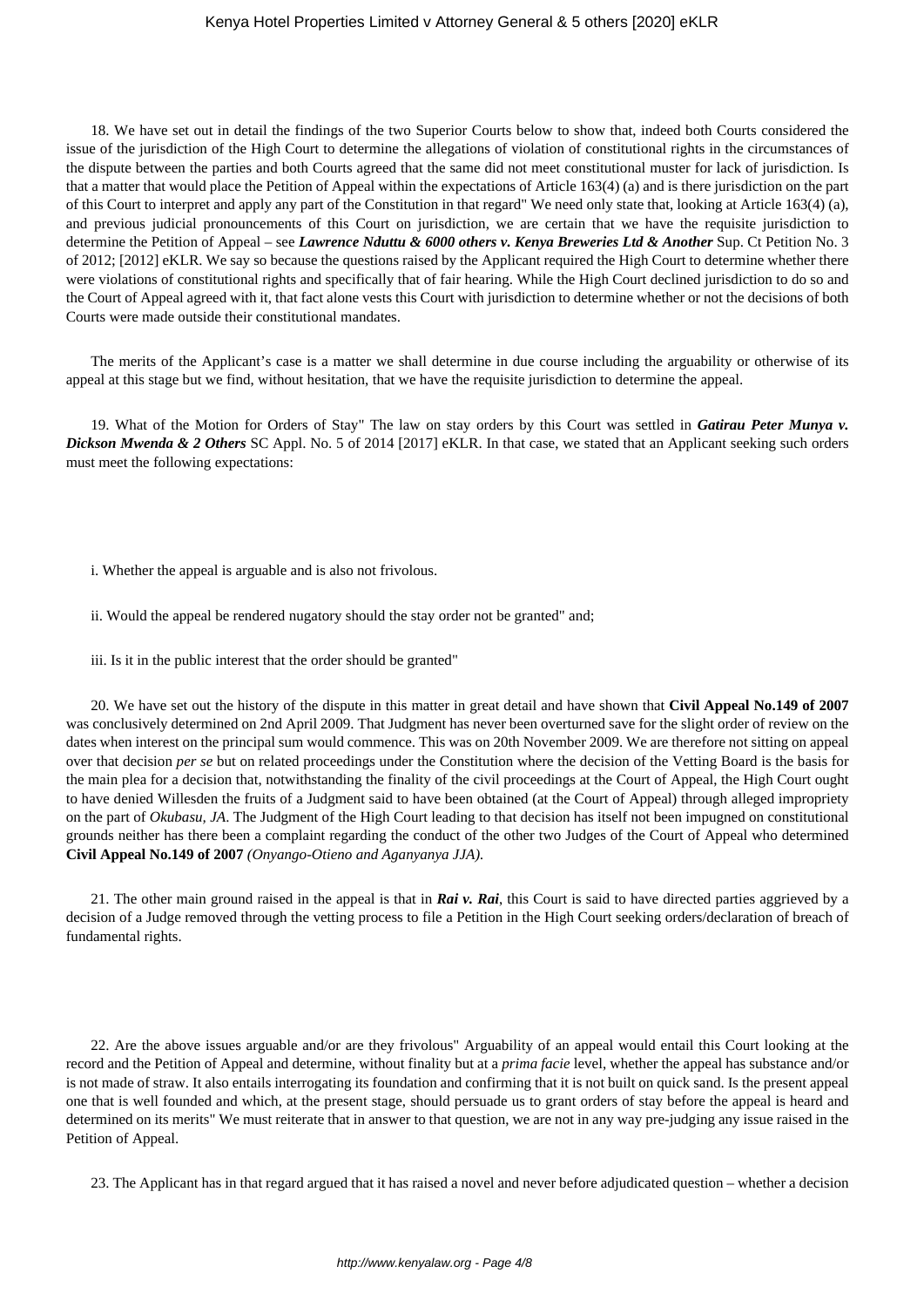rendered by a Judge removed for impropriety by the Vetting Board should be left to stand or should be overturned *ex debito justiciae*. What should we make of that submission"

24. A reading of our decisions in *S. K. Macharia & another v. Kenya Commercial Bank Limited & 2 others* and *Rai* would show that reopening of cases concluded prior to 2010 and which raised issues of impropriety on the part of certain Judges who had handled those cases were at the centre of both decisions. Section 14 of the Supreme Court Act was interpreted and ultimately declared unconstitutional in that context. In *S. K. Macharia*, we specifically stated thus:

*"[65] In the instant case, we find that a final Judgment by the highest Court in the land at the time vested certain property rights in, and imposed certain obligations upon the parties to the dispute. We hold that Article 163(4)(b) is forward-looking, and does not confer appellate jurisdiction upon the Supreme Court to entertain matters that had been finalized by the Court of Appeal before the commencement of the Constitution".*

*25.* While the above finding was made in relation to the Supreme Court, it applies even more emphatically to the High Court which we are certain has no jurisdiction to reopen cases finalized by the apex Court (the Court of Appeal at the time and this Court, today). We say so well aware that the present Applicant has relied on the concurring opinion of *Mutunga, CJ.* In *Rai* to argue that it can indeed, by a Petition under the Constitution, obtain appropriate relief from the High Court. *Mutunga, CJ.* had this to say on that issue:

*"Article 10 of the Constitution requires Parliament to be non-discriminatory when it enacts laws. Parliament violated Article 10 when it enacted Section 14 of the Supreme Court Act because it limited the remedy of a new trial only to those who could prove that the Judge in their case had been removed, retired or resigned on the basis of their complaints. The right to a fair trial, however, applies to everyone, not just those who were denied the right because of the misconduct of Judges who then voluntarily or involuntarily left the bench. It also applies to those litigants whose rights were violated even though their respective Judges had been found suitable by the Judges and Magistrates Vetting Board, or who did not have to be vetted under the Act. If the right to a fair trial belongs to everyone, the remedy must also belong to everyone. Therefore, based on the provisions of Article 10 that promote and protect the principle on non-discrimination and the equal protection afforded by Article 27, I find no basis for this discrimination and I would have declared Section 14 unconstitutional."*

#### 26. The learned CJ then added as follows:

*"[110] As stated above, the Supreme Court of India has the power to redress all violations of fundamental rights. The High Court of Kenya has similar jurisdiction. This jurisdiction has been donated to the High Court under Articles 23 and 165(3) (b) of the Constitution:*

## *"23.(1)The High Court has jurisdiction, in accordance with Article 165, to hear and determine applications for redress of a denial, violation or infringement of, or threat to, a right or fundamental freedom in the Bill of Rights".*

*[111]Therefore, while accepting Senior Counsel Nowrojee's contentions that there have been injustices in this case, the choice of forum is in question. The Kenyan Constitution has given the High Court the exclusive jurisdiction to deal with matters of violations of fundamental right (Articles 23 as read with Article 165 of the Constitution). The High Court, on this point, has correctly pronounced itself in a Judgment by Justices Nambuye and Aroni, in Protus Buliba Shikuku v. R, Constitutional Reference No.3 of 2011, [2012] eKLR.*

*[112]The Shikuku case fell within the criminal justice system; it involved a claim of violation of the Petitioner's fundamental rights by the Court of Appeal, in a final appeal. The trial Court failed to impose against the Petitioner the least sentence available in law, at the time of sentencing. On the issue of jurisdiction, the learned Judges, relying on Articles 20, 22 23 and 165 of the*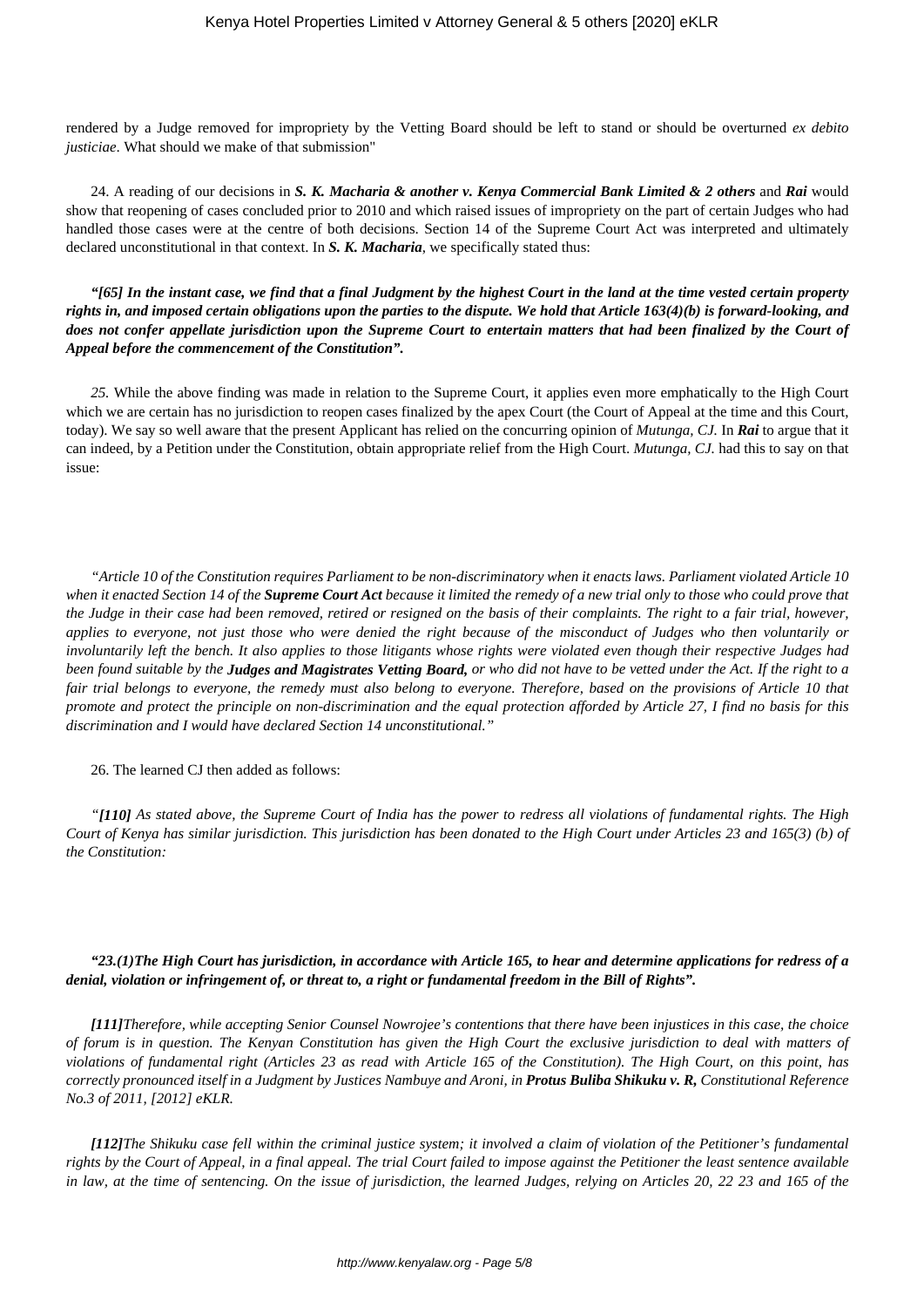*Constitution rightly held that the High court had jurisdiction to redress a violation that arose from the operation of law through the system of Courts, even if the case had gone through the appellate level. In so holding, the High Court stated with approval the dicta of Shield J, interpreting the provisions of the 1963 Constitution in Marete v. Attorney General [1987] KLR 690:*

### *"The contravention by the State of any of the protective provisions of the Constitution is prohibited and the High Court is empowered to award redress to any person who has suffered such a contravention."*

*[113] Thus, in answer to Mr. Nowrojee's first two questions posed to the Supreme Court, my answer is this: There is no injustice that the Constitution of Kenya is powerless to redress."*

27. In our view, *Mutunga, CJ.* did not say that, by a constitutional Petition in the manner he had suggested, the High Court can purport to overturn final decisions of Courts higher than itself. He did not even suggest that the Constitution, while not powerless, can subvert itself in the manner suggested by the Applicant. More fundamentally, the Vetting Board's decisions cannot and should never be elevated to supra-judicial pronouncements that would have the effect of setting aside every decision made by a Judge who was removed for impropriety by it. To allow such a proposition would in effect turn our judicial system on its head. In any event, the Applicant has not told us why a concurring opinion should bear more weight than the decision of the majority. Neither has it shown why such an opinion is binding precedent only because it is more attractive to certain parties than the majority decision.

28. Having so said, the only issue which we see as arising for our consideration in the present appeal and which in any event cannot be the basis for grant of stay orders is this; what remedies are available to a party alleging violations that may have arisen from operation of the law through the system of Courts, even if the case had gone through the appellate level" This question, while not novel, having been partly addressed by the High Court in *Protus Buliba Shikuku v. R and Mutunga, CJ.* in his Concurring Opinion in *Rai*, ought to be settled by this Court once and for all but not at the expense of a party that has been the beneficiary of what has now been rendered an impotent Judgment since 2009.

29. What of the nugatory principle" To the extent that the bank guarantee is the security to be secured, we have seen no evidence that Willesden is unable to repay the guaranteed amount should the bank guarantee be honoured in its favour. It has waited since 2009 to reap the fruits of its Judgment even as it has been engaged in judicial musical chairs long after the litigational journey had ended. The appeal can continue on that journey with or without the bank guarantee being in place.

30. On public policy, it is now obvious that we are disinclined to agree with the Applicant in its quest not to realise that even if we were to agree with it on any part of its complaint, reopening **Civil Appeal No.147 of 2007** is not an action that this Court or indeed any other Court can undertake. Once the Court of Appeal finalized the review of that Judgment, the matter came to an end, the Vetting Board proceedings notwithstanding. Remedies available to the Applicant lie elsewhere than in such an action and we shall address such remedies, if any, at the hearing of the appeal.

31. We must, finally, state that it is indeed very strange that the stay orders sought are not in respect of the appeal before us but separate proceedings concluded in 2009 and for which a Judgment in favour of one party remains unenjoyed and has never been set aside. The Applicant is also aware of proceedings before the Court of Appeal in which the Respondent has applied to have the bank guarantee honoured. Those orders, if not granted, would have the same effect as the orders sought in the present Motion. Why did the Applicant not pursue those proceedings and defend its bank guarantee"

### **D. CONCLUSION**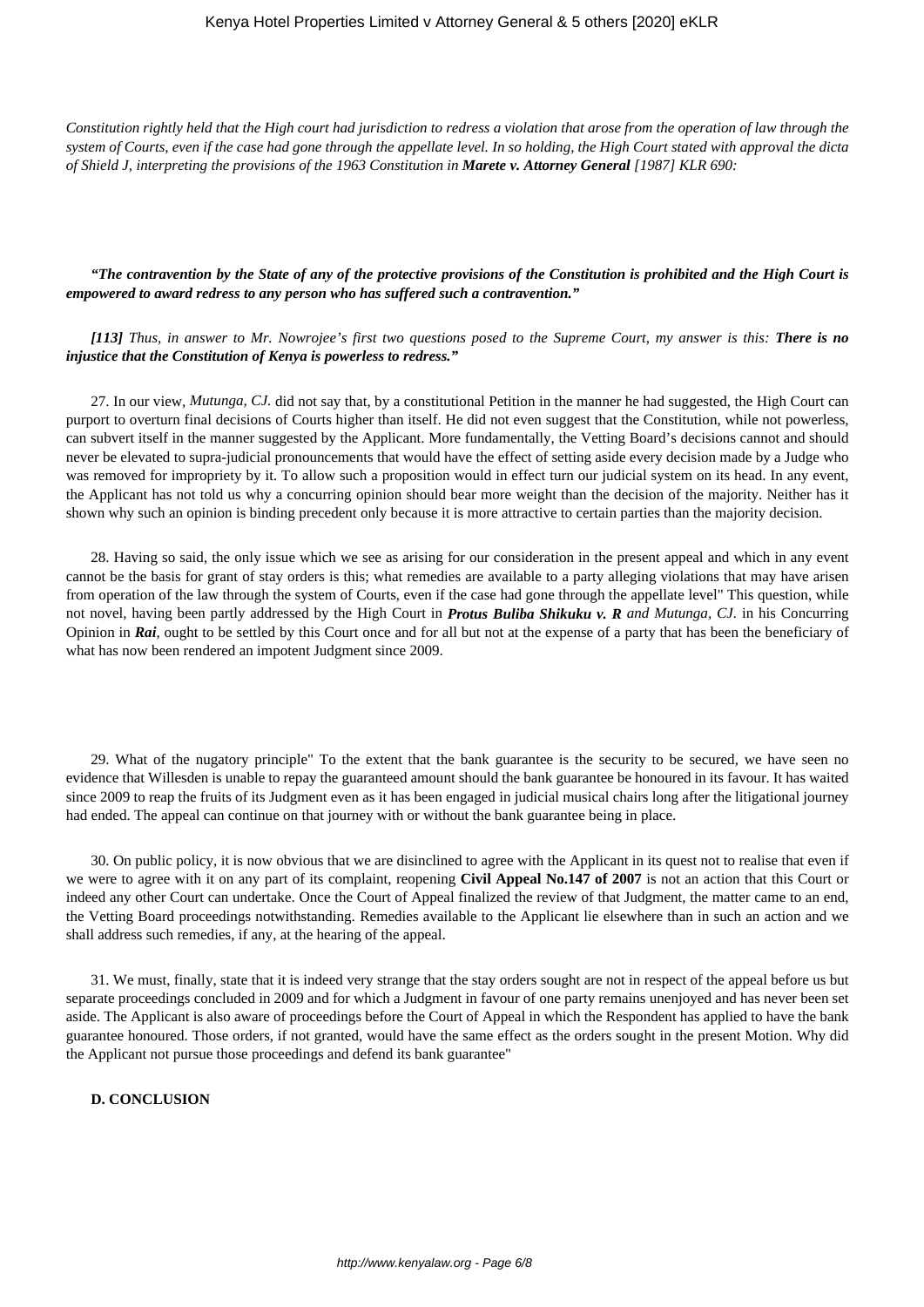32. We have gone into great detail to show that the Motion before us is not one for granting. What of costs" They follow the event. Let the Applicant bear the costs thereof.

# **E. DISPOSITION**

33. The final orders to be made are:

*i) The Notice of Motion dated 23rd September 2020 is hereby dismissed.*

*ii) The Applicant shall pay the costs thereof.*

34. Orders accordingly.

**DATED and DELIVERED at NAIROBI this 20th day of November, 2020**

**.......................................................................**

**D. K. MARAGA**

**CHIEF JUSTICE & PRESIDENT**

**OF THE SUPREME COURT**

**.....................................................................**

**P. M. MWILU**

**DEPUTY CHIEF JUSTICE & VICE**

**PRESIDENT OF THE SUPREME COURT**

**.....................................................................**

**S. C. WANJALA**

**JUSTICE OF THE SUPREME COURT**

**.....................................................................**